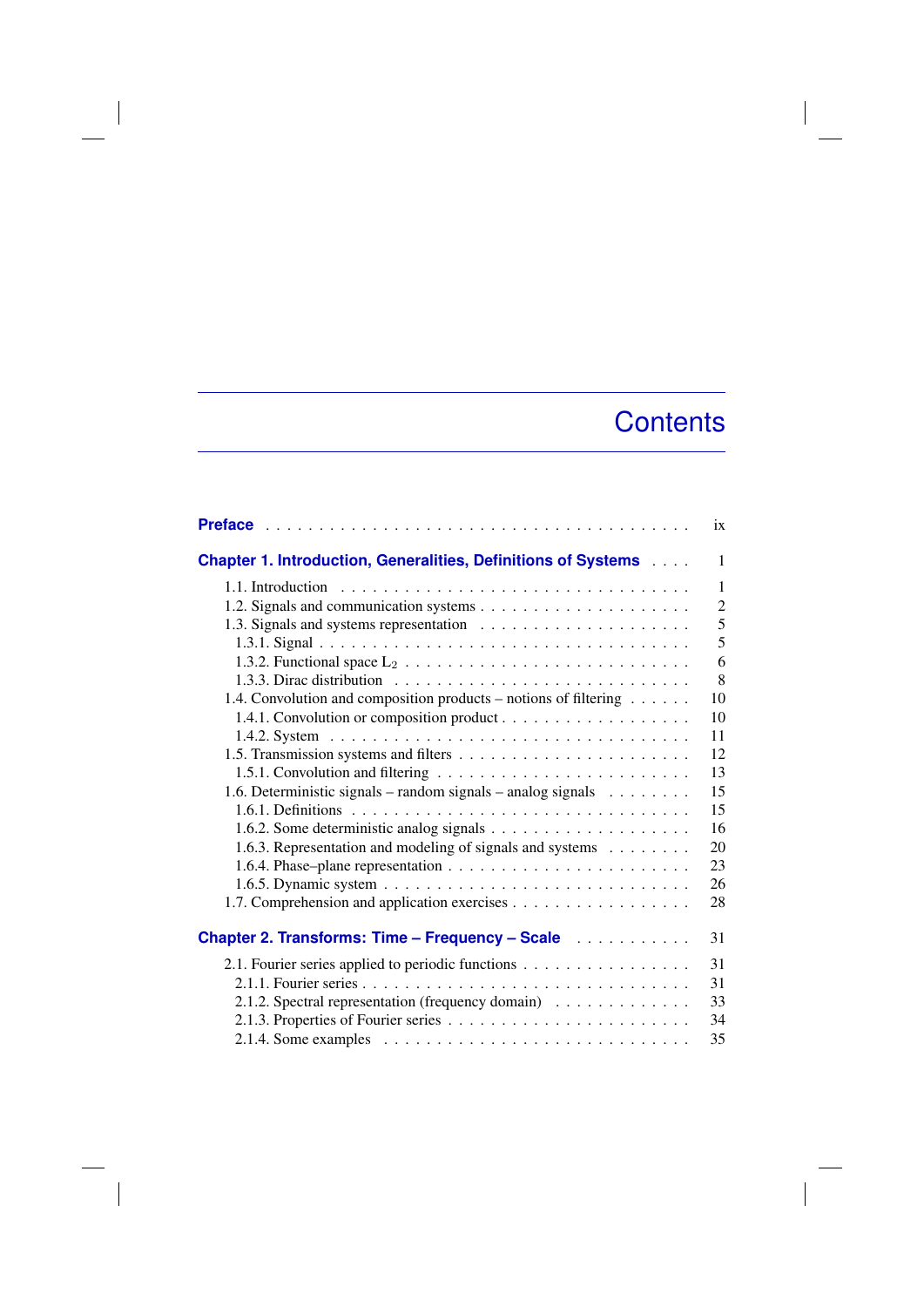$\overline{\phantom{a}}$ 

|                                                                                  | 36  |
|----------------------------------------------------------------------------------|-----|
| 2.3. Necessary conditions for the Fourier integral                               | 38  |
|                                                                                  | 38  |
|                                                                                  | 38  |
|                                                                                  | 39  |
|                                                                                  | 39  |
|                                                                                  | 39  |
| 2.4.3. Plancherel theorem and convolution product                                | 40  |
|                                                                                  | 41  |
|                                                                                  | 43  |
|                                                                                  | 46  |
|                                                                                  | 46  |
|                                                                                  | 49  |
| 2.7.3. Examples of the use of the unilateral $LT \dots \dots \dots \dots$        | 50  |
|                                                                                  | 52  |
|                                                                                  | 53  |
|                                                                                  | 54  |
|                                                                                  |     |
| Chapter 3. Spectral Study of Signals <b>Chapter 3. Spectral Study of Signals</b> | 59  |
|                                                                                  | 59  |
| 3.1.1. Power and energy of random signals                                        | 59  |
|                                                                                  | 61  |
| 3.2.1. Autocorrelation and cross-correlation in the time domain                  | 61  |
| 3.2.2. A few examples of applications in steady state                            | 64  |
|                                                                                  | 65  |
| 3.3. Mathematical application of the correlation and                             |     |
|                                                                                  | 66  |
| 3.3.1. Duration of a signal and its spectrum width                               | 68  |
|                                                                                  | 72  |
|                                                                                  | 74  |
|                                                                                  | 75  |
|                                                                                  |     |
| <b>Chapter 4. Representation of Discrete (Sampled) Systems</b>                   | 81  |
| 4.1. Shannon and sampling, discretization methods, interpolation, sample         |     |
|                                                                                  | 81  |
|                                                                                  | 81  |
| 4.2. Z-transform – representation of discrete (sampled) systems                  | 89  |
| 4.2.1. Definition – convergence and residue $\ldots \ldots \ldots \ldots \ldots$ | 89  |
|                                                                                  | 91  |
|                                                                                  | 96  |
| 4.2.4. Representation and modeling of signals and discrete systems               | 99  |
| 4.2.5. Transfer function in $Z$ and representation in the                        |     |
|                                                                                  | 102 |
|                                                                                  |     |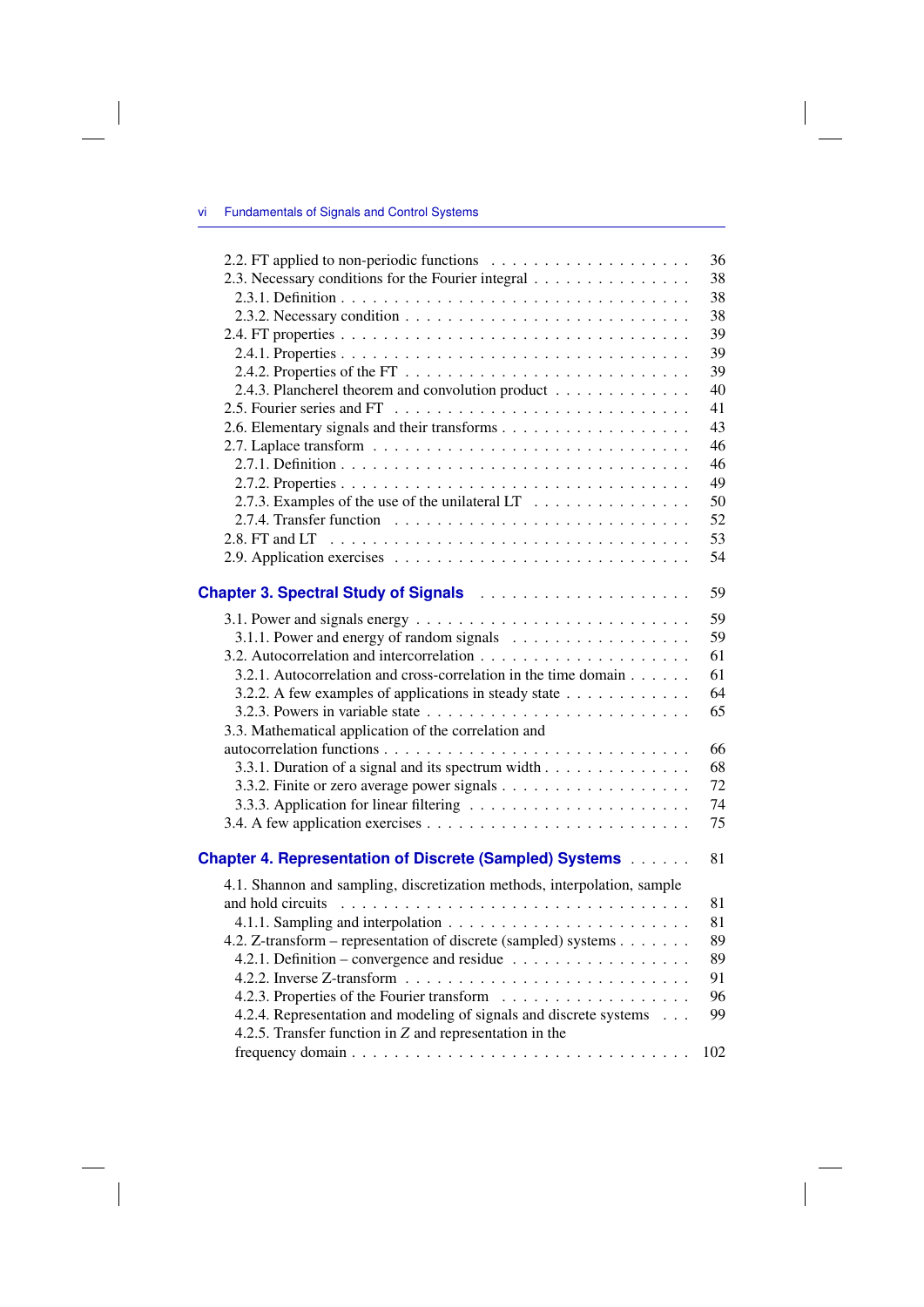| 4.2.6. Z-domain transform, Fourier transform and Laplace transform                    | 104<br>105 |
|---------------------------------------------------------------------------------------|------------|
|                                                                                       |            |
| <b>Chapter 5. Representation of Signals and Systems</b>                               | 123        |
|                                                                                       | 123        |
| 5.1.1. Signal representation using polynomial equations                               | 127        |
| 5.1.2. Representation of signals and systems by differential equations                | 127        |
| 5.2. Representation using system state equations                                      | 128        |
| 5.2.1. State variables and state representation definition                            | 128        |
| 5.2.2. State–space representation for discrete linear systems                         | 134        |
|                                                                                       | 135        |
| 5.3.1. Transfer function: external representation                                     | 135        |
| 5.3.2. Transfer function and state–space representation shift                         | 135        |
|                                                                                       | 138        |
|                                                                                       | 142        |
| 5.4. Change in representation and canonical forms                                     | 142        |
|                                                                                       | 143        |
|                                                                                       | 145        |
|                                                                                       | 145        |
|                                                                                       | 146        |
| 5.4.5. Diagonal canonical form $\ldots \ldots \ldots \ldots \ldots \ldots \ldots$     | 149        |
| 5.4.6. Change in state-space representations and change in basis                      | 150        |
| 5.4.7. Examples of systems to be modeled: the inverse pendulum                        | 152        |
|                                                                                       | 155        |
|                                                                                       | 160        |
| <b>Chapter 6. Dynamic Responses and System Performance Albument</b>                   | 173        |
| 6.1. Introduction to linear time-invariant systems                                    | 173        |
|                                                                                       | 173        |
|                                                                                       | 173        |
|                                                                                       | 174        |
|                                                                                       | 174        |
|                                                                                       | 176        |
| 6.4. Time response to the excitation of continuous linear systems $\dots \dots$       | 177        |
|                                                                                       | 177        |
| 6.4.2. Solution the state equation $\ldots \ldots \ldots \ldots \ldots \ldots \ldots$ | 178        |
| 6.4.3. Role of eigenvalues of the evolution matrix $A$ within the system              |            |
|                                                                                       | 181        |
| 6.5. Sampling and discretization of continuous systems                                | 182        |
| 6.5.1. Choice of the sampling period (Shannon) and integration methods                | 182        |
|                                                                                       | 182        |
| 6.5.3. Order $n$ Runge-Kutta method $\ldots \ldots \ldots \ldots \ldots \ldots$       | 183        |
| 6.5.4. Method using the state transition matrix with zeroth-order holder.             | 184        |